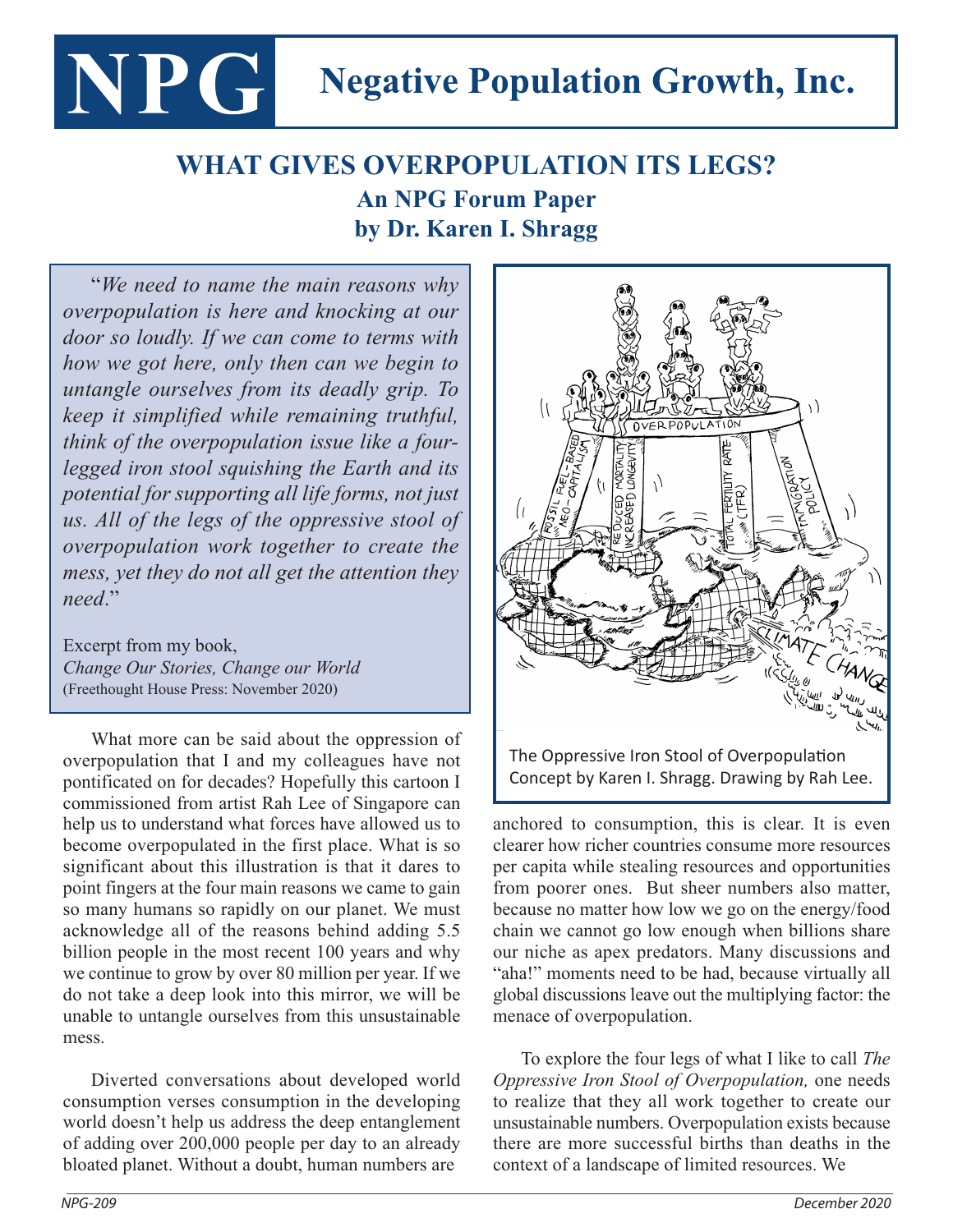continue to suffer the results of our success. We are witnessing the systemic failures of the pressure that is put on our biosphere by the demand of billions of us, but most of us don't view those failures as connected to each other or to us. We are experiencing simultaneous urgent problems which can all be traced back to overpopulation and all of the reasons that cause it. From the sixth mass extinction of species around the world, to our plastic-filled oceans and resource scarcity to grinding poverty, overpopulation is rarely tagged for the guilty party it is. Media tells us separate stories: it is we who must connect the dots so that we can stop spinning our wheels and start coming up with real solutions which embrace rather than deny our biosphere's limits.

The easiest leg to describe is TFR, or total fertility rate. The average number of children per woman is a focus of much attention by population groups such as World Population Balance (www.worldpopulation balance.org). If a couple has two children, and they in turn each have two children, then given good health and no catastrophes, by the third generation, there will be eight progeny. In the same scenario, with one extra child, the third generation would have 27 grandchildren and so on. TFR is affected in various ways by economic opportunity, culture, infant mortality, access to birth control and cultural expectation of desired family size. To coach people to have small families is a great way out of overpopulation's oppressive effects on nature and natural resources. Unfortunately, these efforts are often resisted due to an overall myopic view that somehow this is a sacred choice and human numbers can be increased without serious consequences.

Total fertility rate becomes tricky in a world pushing 8 billion. ZPG (Zero Population Growth), now called The Population Connection, encouraged people back in the 1960s to stop at two children back when the world population was much less, approximately 3 billion. Now something called population momentum needs to be considered, for the larger the population, the less effective stopping at two children will be. Growth will continue especially in countries where their median age is now fairly young and will soon enter the age of reproduction. Niger, a land-locked country north of Nigeria in Africa, for instance, has a median age of 14 whereas the US median age is 33. That makes a big difference when setting the TFR with the goal of stabilizing and reducing human numbers. Stopping at two children per family globally will now keep us growing to 9 billion and beyond. This is the reasoning behind

World Population Balance's *One Planet One Child* campaign. We are beyond using two as a TFR goal. It is meeting with great resistance because few realize that the ecological peril our high numbers are delivering to our doorstep with increasing horror each day should be our number one concern.

The second leg of the stool refers to how the modern world has been successful in curing diseases, decreasing infant mortality and increasing crop yields. As harsh as it seems, we are disturbing nature's way of keeping all of its species from being too successful. What would happen if there were an explosion of great horned owls in our forests? They would run out of mice and experience a die-off. As apex predators, owls are supposed to be the fewest, so that the food chain of plants, grasshoppers, and skunks can support them.

Imagine a village living sustainably for a thousand years using four wells to fulfill the needs of their 1,000 villagers. When their population grows because of interventions on their behalf to cure diseases and allow them to double to 2,000, the water in those wells will eventually dry up forcing them to dig deeper wells and walk further to get water. Success in increasing populations at some point challenges the ability of the environment to adequately support those increases.

Resource scarcity and harsh weather events have always been nature's way of keeping her animals in balance. Humans have added perpetual war, homicide, cancer causing chemicals, air pollution, water pollution and suicide to the list. But improved medical procedures, medicines, nutrition, vaccines, diagnostic procedures, efficient means of irrigation and fertilization of crops have all made inroads into increasing our ability to double our longevity from an average of 40 to 72 years in the last century. All it takes is for the birth rate to exceed the death rate and populations grow. In 2020, births exceed deaths by over 2 to 1 or by approximately 9,500 per hour across the globe. This has been going on for years and has greatly contributed to our overpopulation problem. In spite of the work done by groups like UNFPA (The United Nations Family Planning Association) to reduce births, our success at reducing deaths while underfunding their efforts in the arena of family planning is a perfect storm of population growth creation. According to their website "UNFPA works to support family planning by ensuring a steady, reliable supply of quality contraceptives; strengthening national health systems; advocating for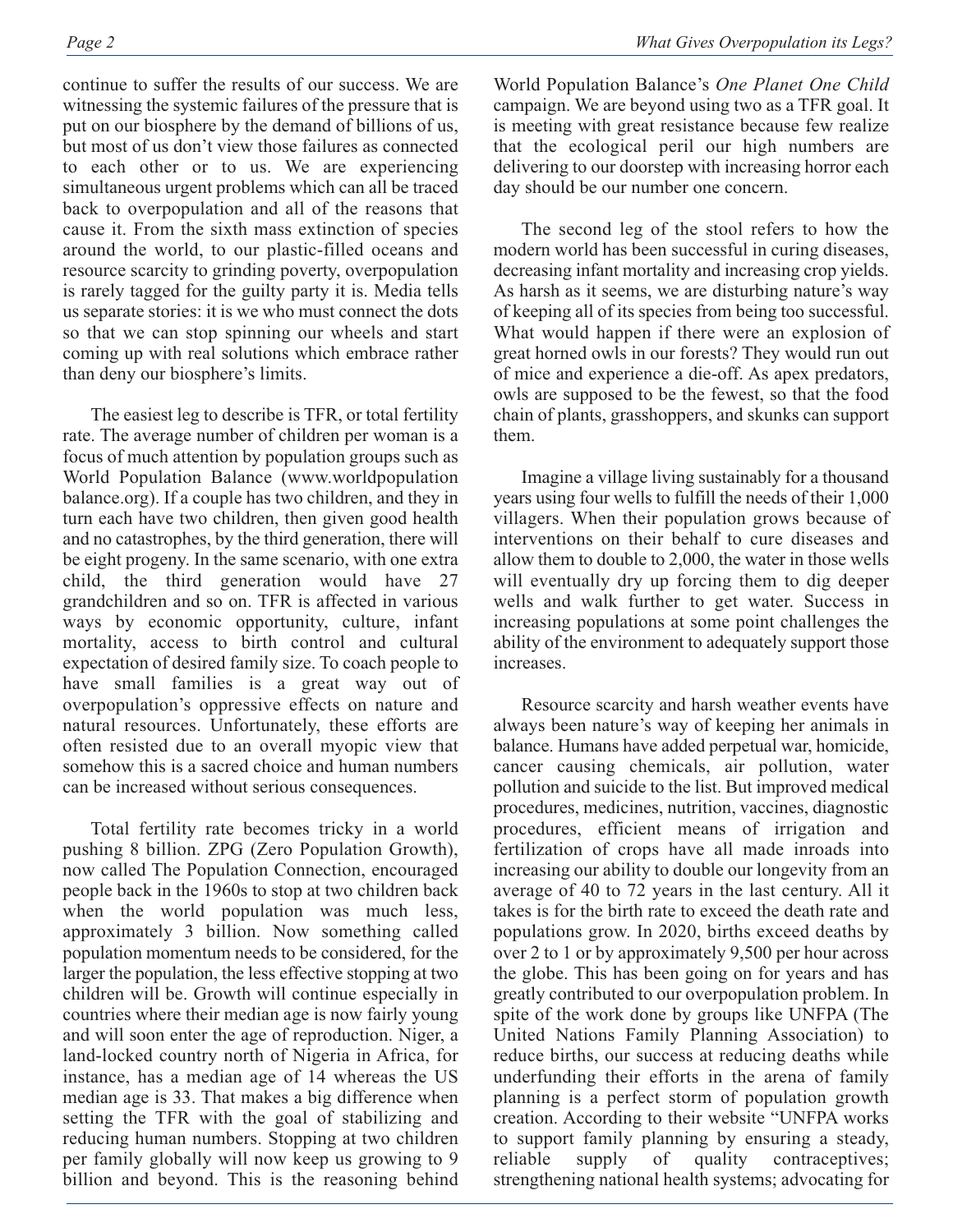policies supportive of family planning; and gathering data to support this work. UNFPA also provides global leadership in increasing access to family planning, by convening partners – including governments – to develop evidence and policies, and by offering programmatic, technical and financial assistance to developing countries." It is ludicrous that as our numbers continue to grow, the funding for UNFPA is decreasing. Again, according to their website, their funds have decreased by 11%. This leg of the iron stool of overpopulation comes from the combination of diminished efforts to effectively stabilize and decrease births combined with our success in the area of reducing deaths and prolonging life.

The third leg, fossil fueled based neo-capitalism, plays a deeply embedded role in keeping our numbers high. We can't brush our teeth without using fossil fuel. We can't heat or cool our homes, eat a meal or turn on a computer without using fossil fuel. Even socalled green energy sources use up limited resources in their production and end up in our landfills when their life span is over. The fallacies of solar panels and wind turbines as the alternative to our destruction of the planet is well described in Ozzie Zehner's book, *Green Illusions: The Dirty Secrets of Clean Energy and the Future of Environmentalism*, (2013). Zehner states: "Environmentalists generally object to batterypowered devices and for good reason: batteries require mined minerals, employ manufacturing processes that leak toxins into local ecosystems and leave behind an even-worse trail of side effects upon disposal. Though when it comes to the largest mass-produced batterypowered gadget ever created – the electric car – environmentalists cannot jump from their seats fast enough to applaud it." His research was also covered extensively in the film he co-produced: the 2019 environmental documentary *Planet of the Humans*.

Fossil fuel is the engine that drives our growthbased economy and our daily lives. It's not just in our own transportation, but in the way our food is grown and shipped to us. It is the way our homes and businesses are heated and cooled. Its production is causing our planet to warm and has put us in the precarious position of reaching no-return numbers in parts per million of carbon that are frightening to even write about. According to the scientists at Climate.gov we have warmed to a point of over 409 parts per million which is more than it has been in the last 800,000 years. It is impossible to decouple fossil fuel use with our globalized neo-classical economic system.

Gross National Product (GNP) is the yardstick by which a country's success is measured. Each year it must grow to be successful and more consumers, buying more products, stocks, and bonds and demanding more development helps GNP to grow. The crony capitalists and developers (temporarily) benefit, while the people suffer, for the rise in demand decreases supply and prices rise for the average consumer of everything from housing to food and commercial goods. Our growth-based economic system essentially consumes limited natural capital of fuels and minerals, creating pollution in its wake, as it burns up limited fossil fuels and converts them into market-based products. These products are then sold with billions of dollars of advertising. The production and disposal of these products creates both waste and biosphere-killing climate change gases. This system is based on perpetual growth which means that there is a constant requirement to getting bigger and bigger with no end in sight. Overpopulation comes in because growth-based economics requires more and more consumers for more and more unnecessary products which come in a plethora of flavors, styles and aromas. Their purchase creates wealth for the sellers, buyers be damned, for those products are not only unnecessary they are often unhealthy. Those married to growth with hedge funds for bridesmaids to leverage their profits, love it when the population grows because it means more consumers and the potential for them to grow their portfolios.

We keep looking for more energy resources to power the beast of growth and this just keeps the great gobbling of the planet's limited and fragile resources keeping us heading off the cliff of disaster. When we put what can only be described as moral limits on our population and dispel the notion that economic growth is desirable, we will be headed in a much better direction. As Herman Daly, founder of Steady State Economics so rightly stated in 1977: "With limits on population and economic growth (i.e. within a steadystate economy), free food, and free energy as well, would be a blessing. But in the current growth context they would be a curse; free energy would simply make it easier for a growth society to destroy the ecosystem." Efforts to create a more sustainable world with a stable and decreasing population threatens the success of this deeply ingrained system which must be tackled. Fortunately, CASSE (Center for the Advancement of Steady State Economies) has taken on this enormous task with its efforts to cut our emotional, political and cultural ties to growth with their efforts to offer an alternative. See their work at steadystate.org.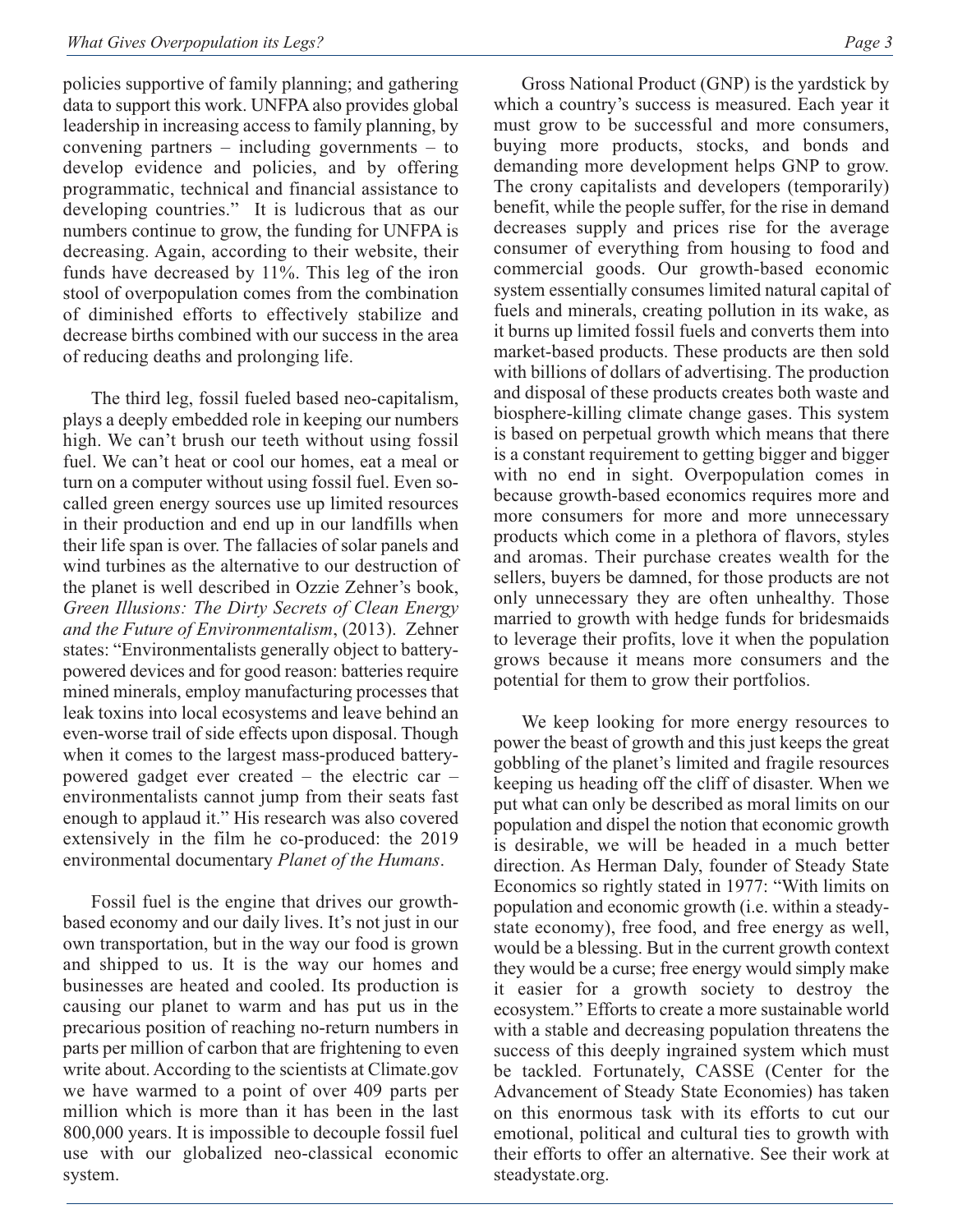The fourth leg of growth is the leg referencing a given country's immigration policy. It is easy to understand why it is such a touchy topic. We all know, love and come from immigrants, unless we have indigenous ancestry. It is the most avoided topic since abortion became entangled in the overpopulation issue but deal with it, we must. Immigration happens for many reasons. It would be amazing to see a map of the world, if we could somehow magically erase the hatred and bigotry that has plagued us for centuries. Without it many people would have stayed in their country of origin instead of fleeing for their lives, lucky to make it to any safer destination.

As far back as 1492, during the Spanish Inquisition, Spain's king Ferdinand and queen Isabella issued a decree that all Jews had to convert or die. Many decided on option three and volunteered to risk their lives by joining the crews of the Nina, Pinta and Santa Maria, the ships of the Italian explorer Columbus. This inspired the title of the book, "Jewish Pirates of the Caribbean" (Kritzler 2008). Kritzler's subtitle reveals their inspiration to leave Spain and explore the "New" world, "How a generation of swashbuckling Jews carved out an empire in the New World in their quest for treasure, religious freedom and revenge." Those three reasons have been expanded upon since the 1400s. The Spanish influence on the so-called new world continues to this day in terms of the language spoken and the destabilizing influence of centuries of Spanish rule over the remaining indigenous people.

Fast forward to my ancestors who had to flee Russia in the 1920s because of never ending anti-Semitism and the poverty of ghetto life. The Bolshevik revolution led to a persecution of all religions. Jewish properties were seized, and synagogues destroyed. Jews were also disproportionately conscripted into service in the Russian army, as my grandparents were. It was under these circumstances that my paternal and maternal grandparents fled, most to America; my great uncle could only get into Argentina. Today people seek career opportunities, still others are looking for more lenient lifestyle laws. Many want to go where they believe they can make a more economically secure life for themselves and their families and then the rest of their relatives often wish to follow.

Ironically the US has a miserable track record of creating the unstable conditions underlying much of our modern-day immigration crisis. US Policies have

long acted on behalf of corporate interests and hurt the local people especially indigenous populations. Historically the US has supported rival political parties often in the name of stopping communism. This caused havoc notably in Guatemala, El Salvador and Honduras from which the local people have never recovered. Corruption fills in the gaps when governments are destabilized, and gangs now rule the landscape, keeping citizens living in fear of their lawless pursuits of territory and power. Brave journalists have consistently and at great risk to their own safety, tried to expose the way the US and its corporate backers have used their power to bully poorer countries for their own benefit. Entire books and journals are filled with documentation of the hijacking of the natural resources of poor countries with promises of future riches while robbing them blind.

All of these unpoliced actions in turn spark the desire for the desperate and newly impoverished to leave what is familiar in order to risk the danger and unknown world of becoming an immigrant in a country which will take generations to feel like their own. The problem is that now that our world has ballooned up to just shy of 8 billion with shortages increasing, no country can absorb those who seek refuge due to reasons beyond their control. In the last twenty years the population of Central America has increased to 180,225,483, from 135,322,350. 16.4% of them live in extreme poverty. That is approximately 28,000,000 people who would understandably love a chance at a better life by risking it all to move northward to the 'promised' land. No country can absorb 28 million people without extreme risk to the quality of life of those already living there. Resources are not endless, no matter how much we wish they were. According to the Global Footprint Network (www.globalfootprintnetwork.org) the US is double what its sustainable numbers should be, and that is without considering the space needed for wildlife.

The US population has continued to grow to its 2020 numbers of more than 330 million. While numbers grow resources shrink. Open space, fresh water, and energy are all in higher demand and none of them is without an endpoint. What does increase with more people are all the things we dread: traffic, congestion, crime, pollution and loss of wildlife. As environmentalist Gary Wockner states in his article, "It's Time To Talk About Population Growth", (2020) "Human population growth is either the root cause, or a primary cause, of every environmental problem we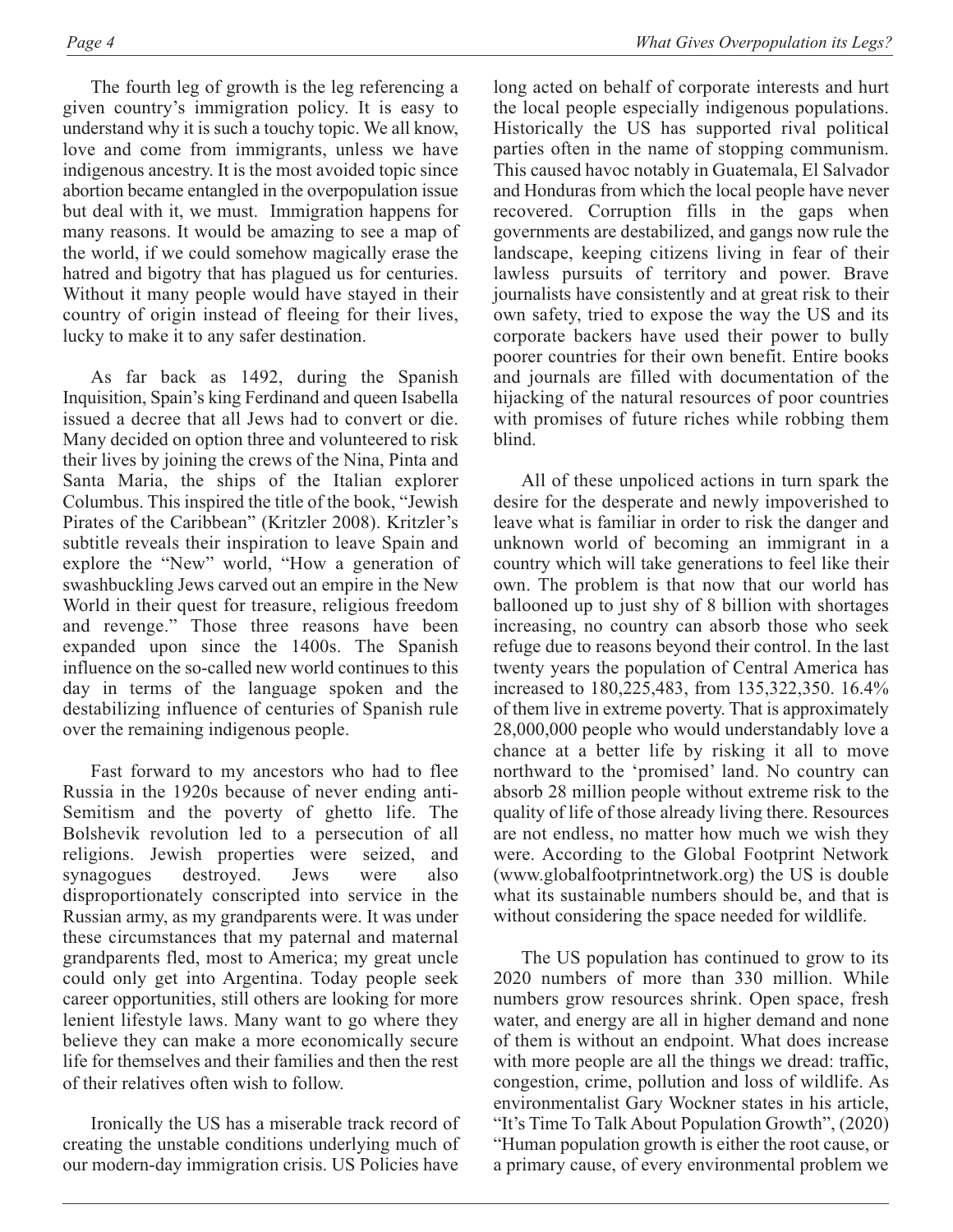face on the planet, as well as every problem I've worked to address in my career. A quick list of the causes I've fought for: protecting wildlife and wildlife habitat, fighting fossil fuel extraction and climate change, and protecting free-flowing rivers and waterways. All are under siege by human population growth as either the root cause or a primary factor." Indeed, the U.S. population continues to grow by  $1,700,000$  per year or 200 per hour.<sup>1</sup> Much of that growth is now due to immigration. According to the Pew Research Center, "Looking forward, immigrants and their descendants are projected to account for 88% of U.S. population growth through 2065, assuming current immigration trends continue." In addition to new arrivals, U.S. births to immigrant parents will be important to future growth in the country's population. In 2018, the percentage of women giving birth in the past year was higher among immigrants (7.5%) than among the U.S. born  $(5.7\%)$ ."<sup>2</sup>

The leg of immigration is an important leg of the stool even though it is experienced as a local overpopulation phenomenon, and not connected to increasing the overall global population, as people are moving from one country to another. Parenthetically, immigration usually does add to climate change gases because as people move from the developing world to the developed world there are more opportunities to consume more products and use energy.

The reason it deserves to be one whole leg of the iron stool is that its effect is a powerful one on an individual country experiencing growth. It also needs more attention from an ecological perspective, because the world looks more often through the sociopolitical lens. The stones, darts and arrows that are thrown at those trying to have a civil discussion, reveal a lack of deep understanding of the forgotten grim reality of overpopulation's negative impact. Growth is a harsh force no matter where it comes from, and it is no reflection on the individual immigrants themselves, merely an ecologically reality that must be addressed logically and humanely because we are at a time in human history where our population is at such a high level that the rules have changed and we must change with them. To be sure, these are painful changes, but not as painful as the ones that nature has in store for us.

Though overpopulation is a global problem, it is experienced locally. As American ecologist Garrett Hardin pointed out so many years ago, growth happens locally and must be addressed where each of us lives. In his essay, "The Global Pothole Problem",3 he told a story that taught us that potholes happen globally, but we must address them in our own neighborhoods, because that is where the rules are made and enforced. The more a richer country expands its population, the more resources will be consumed, creating both pollution and scarcity. So, a given country's immigration policies will affect its own numbers and result in more consumption. Immigration from poor countries to richer ones, as a trend, also increases the total amount of climate changing pollutants, as new immigrants are likely to increase their global footprint upon adopting a more modern lifestyle.

As indicated in the cartoon, all of these legs contribute to our horrific problems of climate change. Our climate is getting measurably hotter resulting in more wildfires, stronger storms, and sketchy rainfalls effecting crop success. To address the frightening fallout of climate change without addressing overpopulation and the way it increases the production of greenhouse gases is a lot like trying to sweep up leaves from a tree that keeps losing its leaves as you futilely rake underneath its branches. Yet that is where many of our most devoted scientists and activists remain, acting downstream away from the controversy and far away from the solutions that have a chance of working to keep the planet supporting us.

Overpopulation's reach goes far beyond climate change: it drives overdevelopment, air and water pollution, loss of species, traffic, and is the engine behind the density, crime and grime of our cities, and the sprawl of our suburbs. So why do we continue to ignore the oppressive legs of overpopulation in our efforts to better the lot of humanity? There are many reasons, some cultural others emotional and still others biological. The issue mostly lands in the lap of a political atmosphere that has no oxygen left for this silent monster. Indeed, too many are invested in the status quo when a paradigm shift is required. The reason for getting our hands dirty on this issue is because to do nothing is immoral, for suffering and more misery is on its way. A concern about overpopulation drives few of our decisions when it comes to policies surrounding how many people the biosphere, or our individual countries can handle. Economics, religions of all stripes and politicians are all offered a seat at the table and leave the principles of ecological limits without a chair. It is often not even let in the room.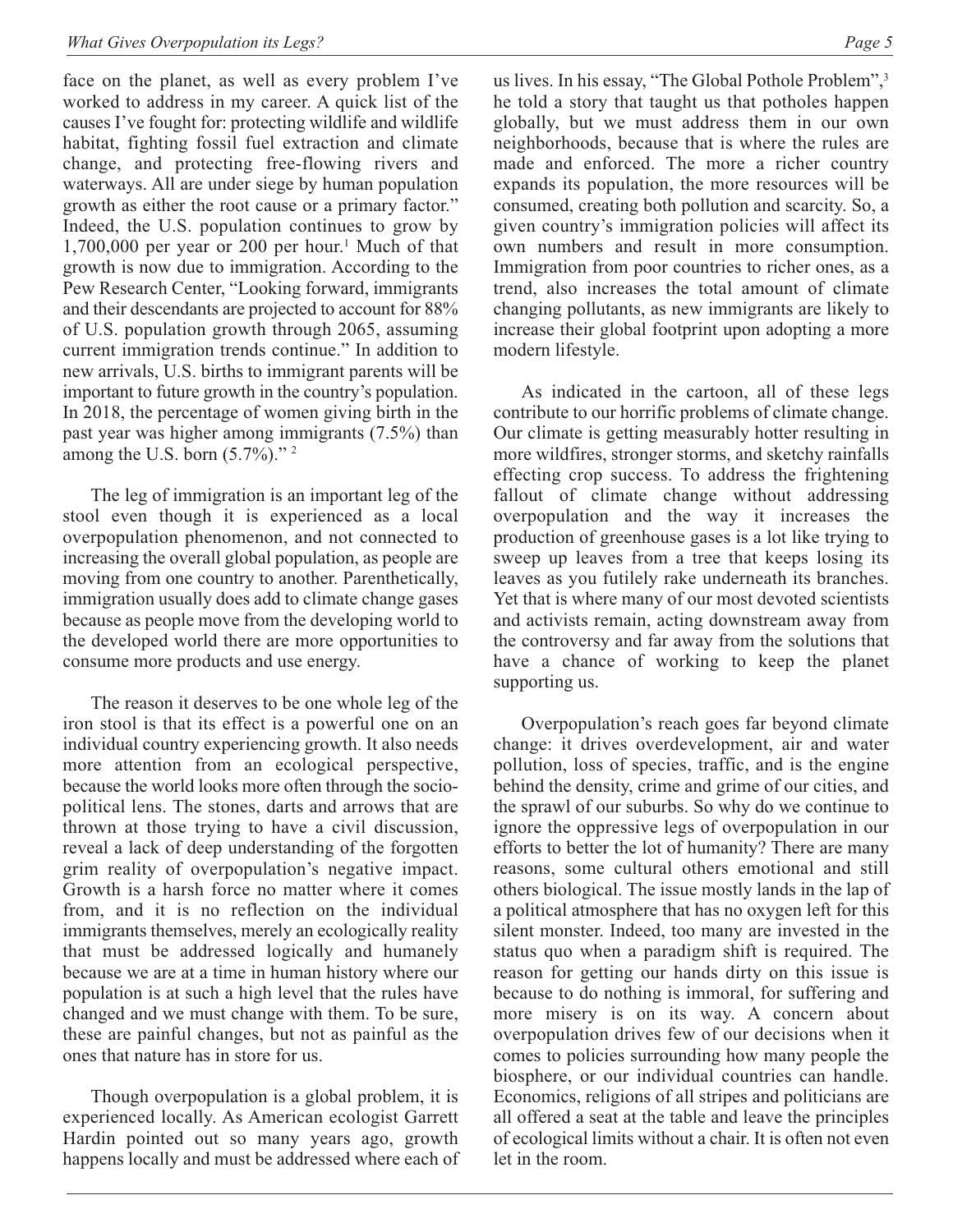As Sir David Attenborough says in his latest documentary, *A Life on Our Planet*, we not only should appreciate nature, we cannot survive without an intact natural world. On top of our preoccupations with other issues deemed more important, are accusations of racism. This attempt to silence the efforts of overpopulation activists is based on a past which did have a grounding in inexcusable notions of xenophobia and eugenics. But that is a sad and embarrassing history which has been reckoned with and is no longer driving the movement. It is now driven by the deep concern that too many people trying to eke out a living on a limited planet will destroy what remains of the natural world and ultimately render our planet unable to support us.

In Madrid back in December of 2019, I shared the only panel on overpopulation at the two-week long COP25 conference put on by the International Panel of Climate Change with two of my esteemed colleagues, Dr. Alon Tal and *Overpopulation Atlas* author and doctoral student João Abegão. João spoke bravely to the crowd saying, "Our burgeoning human numbers constitute a major 'elephant in the room'. It is politically incorrect to even discuss the question of population while at the same time how many of us there are is obviously one of the most relevant drivers of climate change and the general ecological breakdown that is being experienced around the world."

Perhaps a metaphor can better explain what we are up against. Imagine that the whole world was an ocean liner. The top deck is the most spacious with the most windows and the best food and medical care. The rich representatives of dominant culture live here. They sit at the captain's table ensuring that they continue to benefit from the limited resources of the ship beyond their fair share. The lower levels have progressively less food and less quality of life, they are populated by the less well off, and the servants are paid low wages. They live in the part of the ship without any windows at all. Uprisings frequently occur by the enlightened passengers in an effort to try and bring fairness and equity to all. But there are a few who bypass these demonstrations and efforts to equalize the resources and policies for all on the ship. They are castigated as those without a conscience, but this small group has been busy looking out into the ocean and although they agree that the ship is unfairly organized into the haves and have nots due to racism and classism, they are focused on a much bigger problem. They see huge icebergs ahead and are

desperate to keep the entire ship from sinking. To those who don't see the icebergs, they seem callous, their messages dismissed. But those who are alarmed must spend all of their energy trying to get to the captain and steer the ship away from the icebergs. They know it won't matter if there is success on all social justice fronts when the entire ship is resting at the bottom of the ocean.

The passengers who are headed straight for the captain's cabin, are frequently criticized for being mostly people of privilege. There is reason for this. Those who have to struggle daily to keep their own heads above water do not have time to look out the window, let alone go to the upper decks and see the icebergs ahead. Those who have some level of privilege have the time to ponder the future and make their warnings. The only barrier to having more diversity among overpopulation activists, is the oppression of overpopulation itself which falls disproportionately on the shoulders of those already struggling with poverty, prejudice and the evils of inequality. It is the moral imperative of those with privilege to look out for the rest of the world, and that is just what we are trying to do.

The one thing missing in this metaphor is the wild world. According to the World Wildlife Fund, over 60% of wild animals are now gone and this has been happening in the last 40 years. We have added 4.5 billion people in those four decades and yet in their Living Planet Report of 2018, you will be hard pressed to find a word about overpopulation. Shame on these wildlife advocates for using only euphemisms for human overpopulation with terms like, "human activity" and "excessive overconsumption". How can we save wildlife when we are dishonest about why they are going extinct under our watch?

In Chapter 3, entitled, "From Limitless to Limited" of my previously mentioned upcoming book, I discuss the terrible turn our political discourse has taken which silences the outspoken without a fair trial. This trend is helping no one, least of all those who are already marginalized because the already rich and powerful will be able to shelter themselves for a while from the worst of the problems instigated by overpopulation.

> *"We try hard to make policy makers see how our policies of untethered growth hurt everything from our water supplies to wildlife*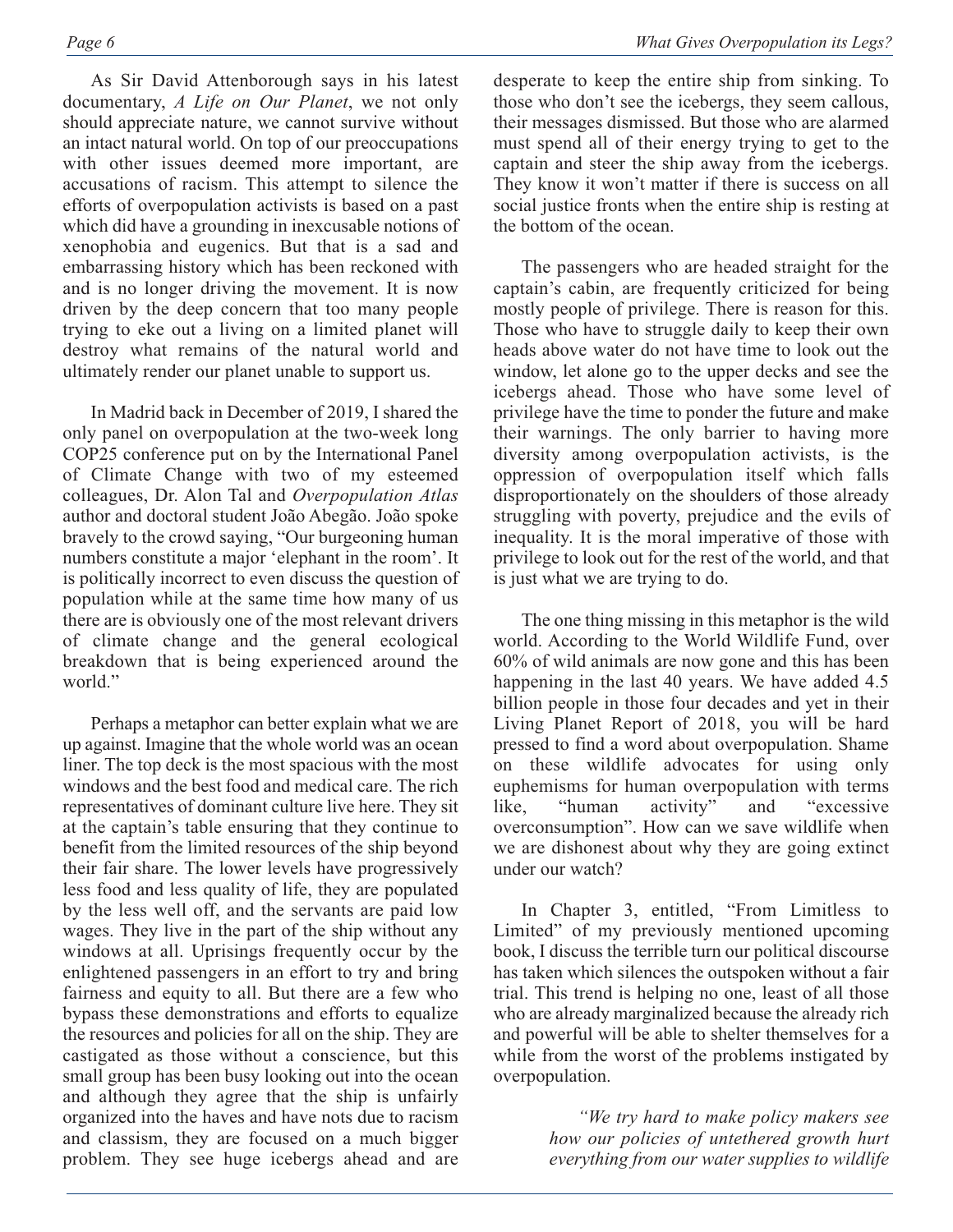*and our ability to support those within our borders already. To work to dismiss intelligent and out of the box thinkers and advocates for the kind of world we all want and need to live in, does not serve our collective need to eradicate racism. It only serves our dysfunctional need to say we have done something in a world that needs so much fixing. I request that those calling for the canceling of anyone involved in population stabilization actually read their work and become familiar with macro level environmental thinking. To continue to ignore what we are really saying is to harm the already disadvantaged among us. Environmental ills aggravate inequality. Scarcity is felt first by those without enough. Scarcity is not alleviated by having a larger population, it is exacerbated by it. So, to listen to those who have spent their careers studying these issues is to potentially help those we should be caring about the most.* 

*"There is an Emmy award winning short documentary called, Tashi and the Monk from Pilgrim Films, which illustrates the upstream thinking I am talking about here. The Buddhist monk featured in the film, himself an orphan, decides to create a loving community and take in orphans so that they can be nurtured and educated. He wants them to have promising, loving lives. He soon becomes a father figure to ninety children. At one point in the film he turns away an obviously needy boy. At first viewers think he is heartless by turning him away, but it soon becomes clear that the community is full to the brim. There are no more beds and the staff complain about not being able to give each child the food, space and attention they need already. They beg the monk to please not allow in anymore children or the children they are trying to help will suffer. The monk is not a harsh child hater, he is a loving man faced with hard decisions. Those who are holding up a mirror and showing the breach of the carrying capacity of the United States and many other countries are not evil either. We must not shoot the messenger; we must give a platform to those trying to make us see what is difficult to grasp given our current narratives."* 

A key and most controversial part of the cartoon

is that it shows climate change as a result of the four legs of overpopulation. Just because the indisputable devastation of climate change takes up all of the air in the room, does not mean it is the biggest issue we should worry about. Two hundred people cutting down a forest to raise livestock is vastly different than 20,000 people setting fires to the landscape, no matter how sustainably they farm. At a certain point demand for just basic needs overwhelms the resource. Toothpaste tubes and floss are used by everyone and they seem like an insignificant source of nonbiodegradable waste but not when multiplied by 330,000,000 people concerned with their oral hygiene. Climate deniers are in a category all their own, but climate activists are also guilty of not telling the whole truth about everything that contributes to our ever increasing carbon emissions. Back in 1992 the closest the Union of Concerned Scientists could get to saying the word *overpopulation*, was to focus on growth. They warned that "Pressures resulting from unrestrained population growth put demands on the natural world that can overwhelm any efforts to achieve a sustainable future. If we are to halt the destruction of our environment, we must accept limits to that growth."

More recently, The Association of World Scientists (AWS) has posted a list of those academics who signed on to a paper warning of humanity's predicament. According to their website 13,653 scientists from 156 countries have signed a letter which begins:

"We scientists have a moral obligation to clearly warn humanity of any catastrophic threat. In this paper, we present a suite of graphical vital signs of climate change over the last 40 years. …We suggest six critical and interrelated steps that governments and the rest of humanity can take to lessen the worst effects of climate change, covering 1) Energy, 2) Short-lived pollutants, 3) Nature, 4) Food, 5) Economy, and 6) Population…." The focus of AWS is of course mostly on climate change, a more politically palatable narrative, but at least population made it to number 6 on their list, almost an afterthought.4

Those of us who can see the whole iceberg have to empower these scientists to speak in even a louder voice about the full truth, climate change is a result of our overpopulation predicament. No ground can be gained when numbers keep growing. The NGO 350.org, Bill McKibben's climate organization,